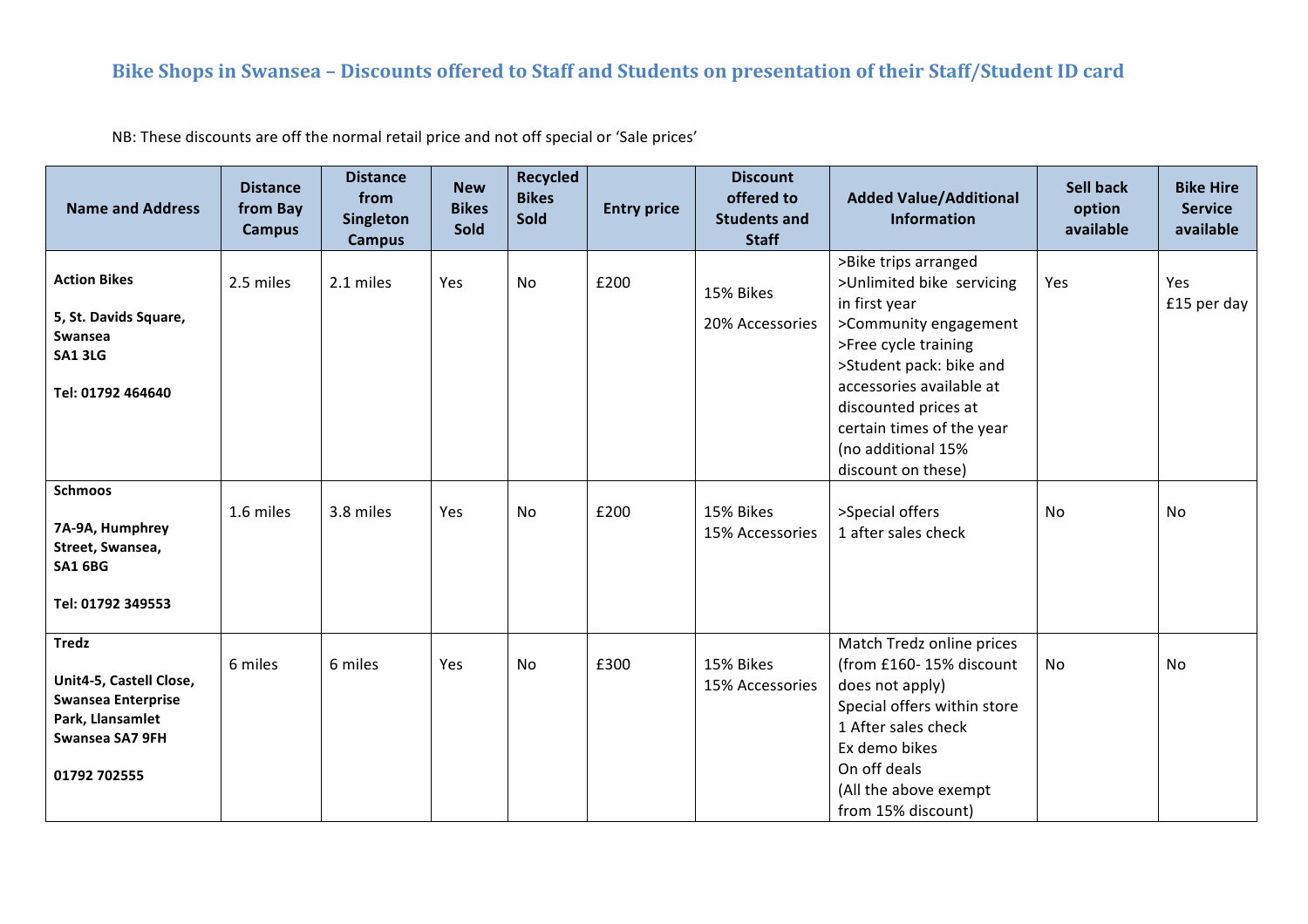## Bike Shops in Swansea - Discounts offered to Staff and Students on presentation of their Staff/Student ID card

NB: These discounts are off the normal retail price and not off special 'Sale prices'

| <b>Name and Address</b>                                                                                                                         | <b>Distance</b><br>from Bay<br><b>Campus</b> | <b>Distance</b><br>from<br>Singleton<br><b>Campus</b> | <b>New</b><br><b>Bikes</b><br>Sold | Recycled<br><b>Bikes</b><br>Sold | <b>Entry price</b>  | <b>Discount</b><br>offered to<br><b>Students and</b><br><b>Staff</b> | <b>Added Value/Additional</b><br><b>Information</b>                                         | <b>Sell back</b><br>option<br>available | <b>Bike Hire</b><br><b>Service</b><br>available |
|-------------------------------------------------------------------------------------------------------------------------------------------------|----------------------------------------------|-------------------------------------------------------|------------------------------------|----------------------------------|---------------------|----------------------------------------------------------------------|---------------------------------------------------------------------------------------------|-----------------------------------------|-------------------------------------------------|
| <b>Urban Cyclery</b><br>Mardy Works,<br>Kingsbridge<br>Gorseinon<br>Swansea<br>SA4 4HJ<br>01792 899345                                          | 3.5 miles                                    | 2.2 miles                                             | Yes                                | <b>No</b>                        | £279                | 15% Bikes<br>20% Accessories                                         | >Special offers within store<br>1 After Sales Check<br>1/ <sub>2</sub> price second service | No                                      | No                                              |
| <b>Wheelies Cycles</b><br>34 Uplands Crescent,<br><b>Uplands</b><br>Swansea<br>SA2 OPG<br>01792 472612                                          | 4.5 miles                                    | 1.2 miles                                             | Yes                                | <b>No</b>                        | £289                | 15%<br>15% Accessories                                               | >Special offers within store<br>1 After Sales Check                                         | No                                      | <b>No</b>                                       |
| Lodge Cycles Ltd,<br><b>Lodge Services Station,</b><br>Shelone Road,<br><b>Briton Ferry,</b><br><b>Neath</b><br><b>SA11 2NS</b><br>01639 821100 | 5 miles                                      | 8.7 miles                                             | Yes                                | No                               | £200                | 12%-15% of<br>bikes<br>15% off<br>Accessories                        | >1 After Sales check up                                                                     | No                                      | No                                              |
| <b>The Bike Hub</b><br>78, St Helens Road,<br>Swansea<br><b>SA1 4BQ</b><br>01792 466944                                                         | 4.1 miles                                    | 1.4 miles                                             | No                                 | Yes                              | £50-£100<br>approx. | No                                                                   | N/A                                                                                         | N/A                                     | Yes<br>£10 a day                                |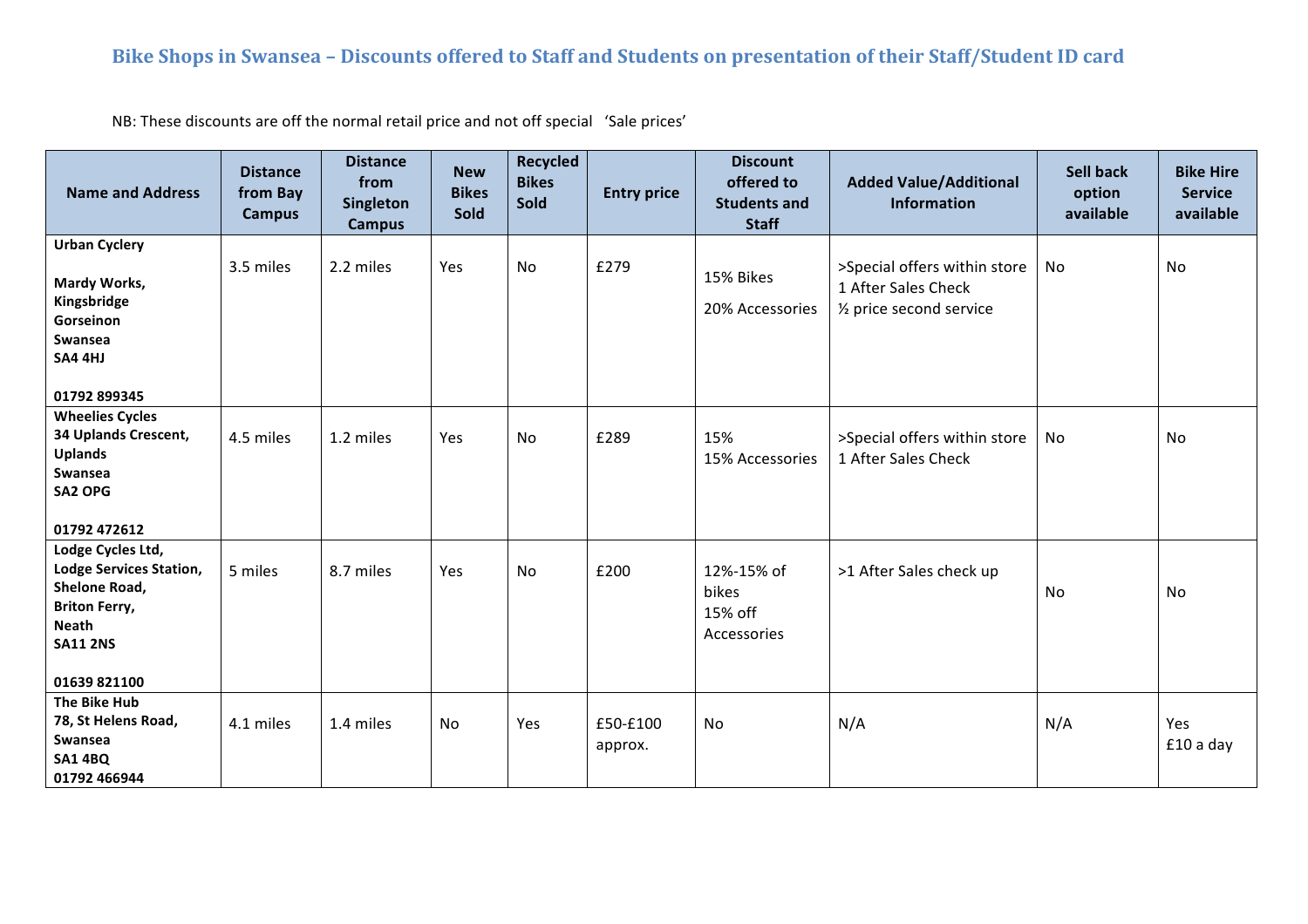## Siopau Beics yn Abertawe - Cynigir gostyngiadau i Staff a Myfyrwyr wrth ddangos cerdyn ID Staff/Myfyriwr

O.N. Mae'r gostyngiadau hyn oddi ar bris gwerthu arferol ac nid unrhyw 'Brisiau Sêl' arbennig

| <b>Enw a Chyfeiriad</b>                                                                                                     | Pellter o<br>Campws y<br><b>Bae</b> | Pellter o<br><b>Campws</b><br><b>Singleton</b> | <b>Beiciau</b><br>Newydd a<br>Werthir | <b>Beic</b><br>Ailgylchwyd<br>a Werthir | <b>Pris</b><br><b>Mynediad</b> | Disgownt a<br>gynigir i<br>Fyfyrwyr a<br><b>Staff</b> | <b>Gwerth</b><br>Ychwanegol/Gwybodaeth<br>Ychwanegol                                                                                                                                                                                                                                                                                       | Opsiwn<br>Gwerthu'n ôl<br>ar gael | Gwasanaeth<br><b>Llogi Beics</b><br>ar gael |
|-----------------------------------------------------------------------------------------------------------------------------|-------------------------------------|------------------------------------------------|---------------------------------------|-----------------------------------------|--------------------------------|-------------------------------------------------------|--------------------------------------------------------------------------------------------------------------------------------------------------------------------------------------------------------------------------------------------------------------------------------------------------------------------------------------------|-----------------------------------|---------------------------------------------|
| <b>Action Bikes</b><br>5, St. Davids Square,<br>Swansea<br><b>SA1 3LG</b><br>Tel: 01792 464640                              | 2.5 milltir                         | 2.1 milltir                                    | ie                                    | dim                                     | £200                           | 15% Beics<br>20% Affeithwyr                           | > Trefnir teithiau beics<br>> Gwasanaeth cynnal a<br>chadw heb gyfyngiad yn y<br>flwyddyn gyntaf<br>> Ymgysylltu â'r gymuned<br>> Hyfforddiant beicio am<br>ddim<br>> Pecyn Myfyrwyr: beic ac<br>ategolion sydd ar gael am<br>brisiau gostyngol ar<br>adegau penodol o'r<br>flwyddyn (dim gostyngiad<br>o 15% yn ychwanegol ar y<br>rhain) | ie                                | ie<br>£ 15 y dydd                           |
| <b>Schmoos</b><br>7A-9A, Humphrey<br>Street, Swansea,<br><b>SA1 6BG</b><br>Tel: 01792 349553                                | 1.6 milltir                         | 3.8 milltir                                    | ie                                    | dim                                     | £200                           | 15% Beics<br>15% Affeithwyr                           | > Cynigion arbennig<br>1 ar ôl gwirio gwerthu                                                                                                                                                                                                                                                                                              | dim                               | dim                                         |
| <b>Tredz</b><br>Unit4-5, Castell Close,<br><b>Swansea Enterprise</b><br>Park, Llansamlet<br>Swansea SA7 9FH<br>01792 702555 | 6 milltir                           | 6 milltir                                      | ie                                    | dim                                     | £300                           | % Beics<br>% Affeithwyr                               | Prisiau ar-lein Match Tredz<br>Cynigion arbennig o fewn y<br>siop(nid o £160-<br>gostyngiad o 15% yn<br>berthnasol)<br>1 Ar ôl gwirio gwerthiant<br>Beiciau demo Ex<br>Ar delio off<br>(Pob un o'r uchod heithrio<br>rhag gostyngiad o 15%)                                                                                                | dim                               | dim                                         |